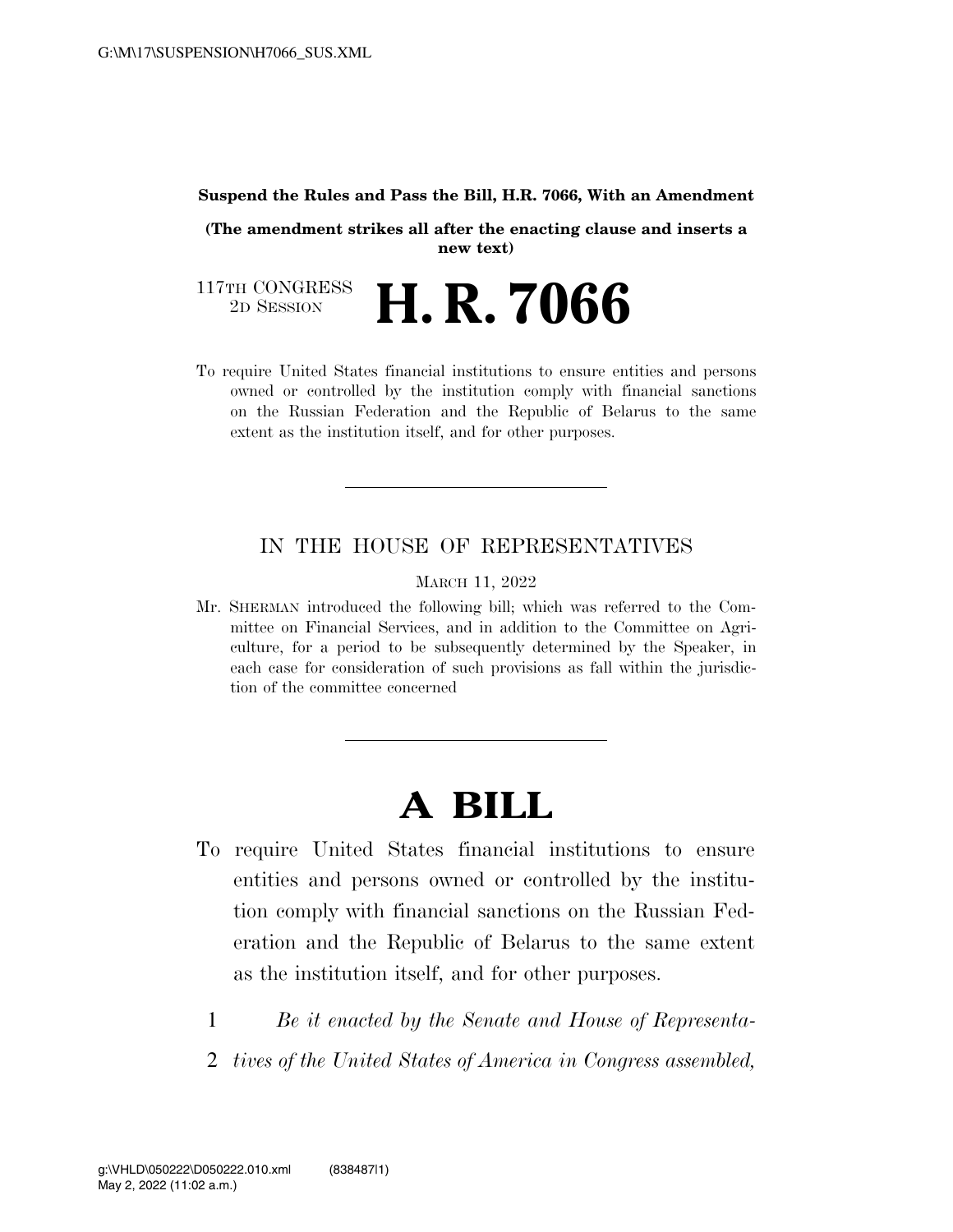$\mathfrak{D}$ 

### **SECTION 1. SHORT TITLE.**

 This Act may be cited as the ''Russia and Belarus Financial Sanctions Act of 2022''.

### **SEC. 2. REQUIREMENTS.**

 (a) IN GENERAL.—A United States financial institu- tion shall take all actions necessary and available to cause any entity or person owned or controlled by the institution to comply with any provision of law described in sub- section (b) to the same extent as required of a United States financial institution.

 (b) PROVISION OF LAW DESCRIBED.—A provision of law described in this subsection is any prohibition or limi- tation described in a sanctions-related statute, regulation or order applicable to a United States financial institution concerning the Russian Federation or the Republic of Belarus, involving—

- 17 (1) the conduct of transactions;
- 18 (2) the acceptance of deposits;
- (3) the making, granting, transferring, holding, or brokering of loans or credits;
- (4) the purchasing or selling of foreign ex-change, securities, commodity futures, or options;
- (5) the procuring of purchasers and sellers de- scribed under paragraph (4) as principal or agent; or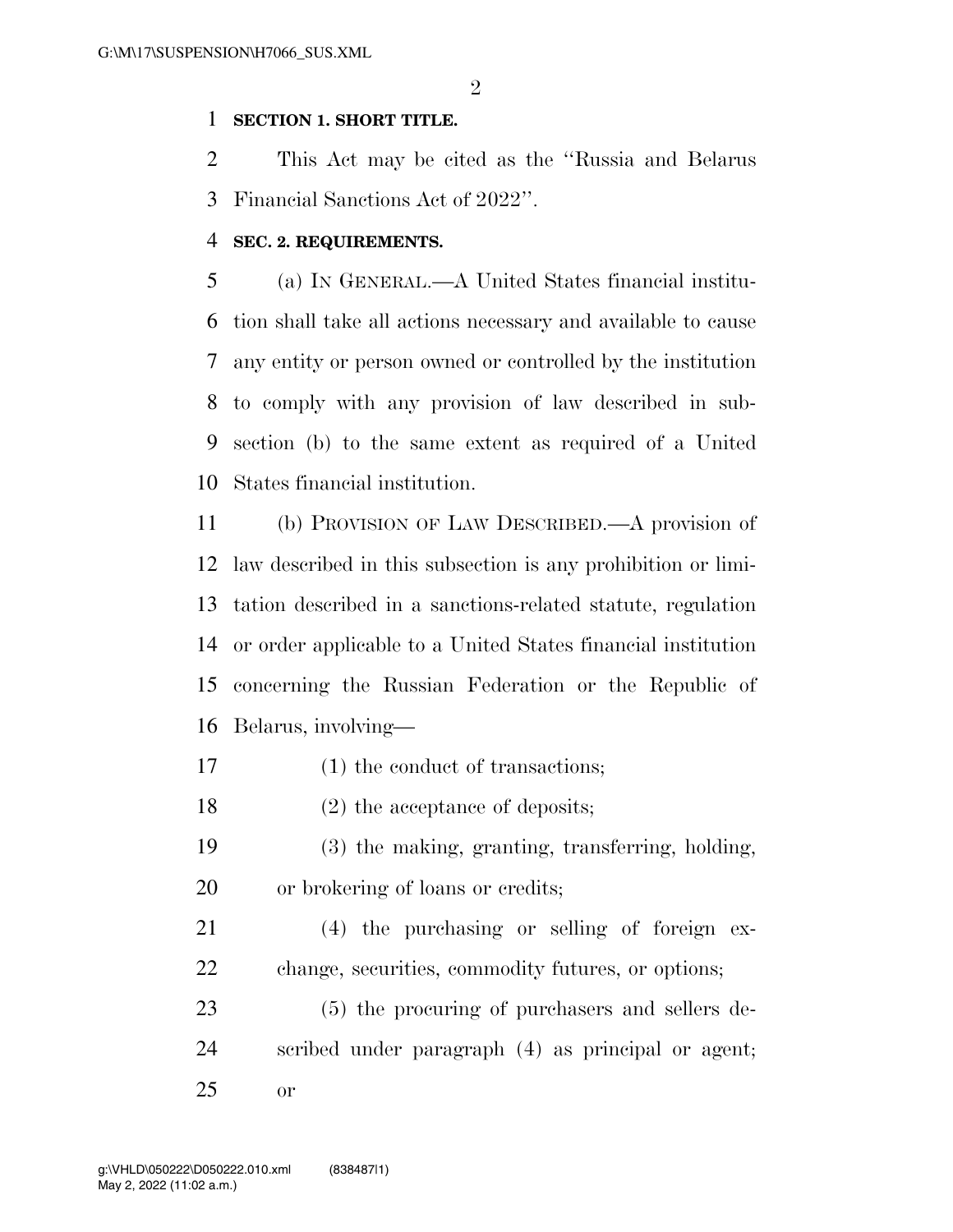(6) any other good or service provided by a United States financial institution.

 (c) PENALTY.—A United States financial institution that violates subsection (a) shall be subject to the penalties described in the applicable statute, regulation or order ap-plicable to a United States financial Institution.

 (d) UNITED STATES FINANCIAL INSTITUTION DE- FINED.—In this section, the term ''United States financial institution'' means any U.S. entity (including its foreign branches) that is engaged in the business of accepting de- posits, making, granting, transferring, holding, or brokering loans or credits, or purchasing or selling foreign exchange, securities, futures or options, or procuring pur- chasers and sellers thereof, as principal or agent. It in- cludes depository institutions, banks, savings banks, money services businesses, operators of credit card sys- tems, trust companies, insurance companies, securities brokers and dealers, futures and options brokers and deal- ers, forward contract and foreign exchange merchants, se- curities and commodities exchanges, clearing corporations, investment companies, employee benefit plans, dealers in precious metals, stones, or jewels, and U.S. holding com- panies, U.S. affiliates, or U.S. subsidiaries of any of the foregoing. This term includes those branches, offices, and agencies of foreign financial institutions that are located